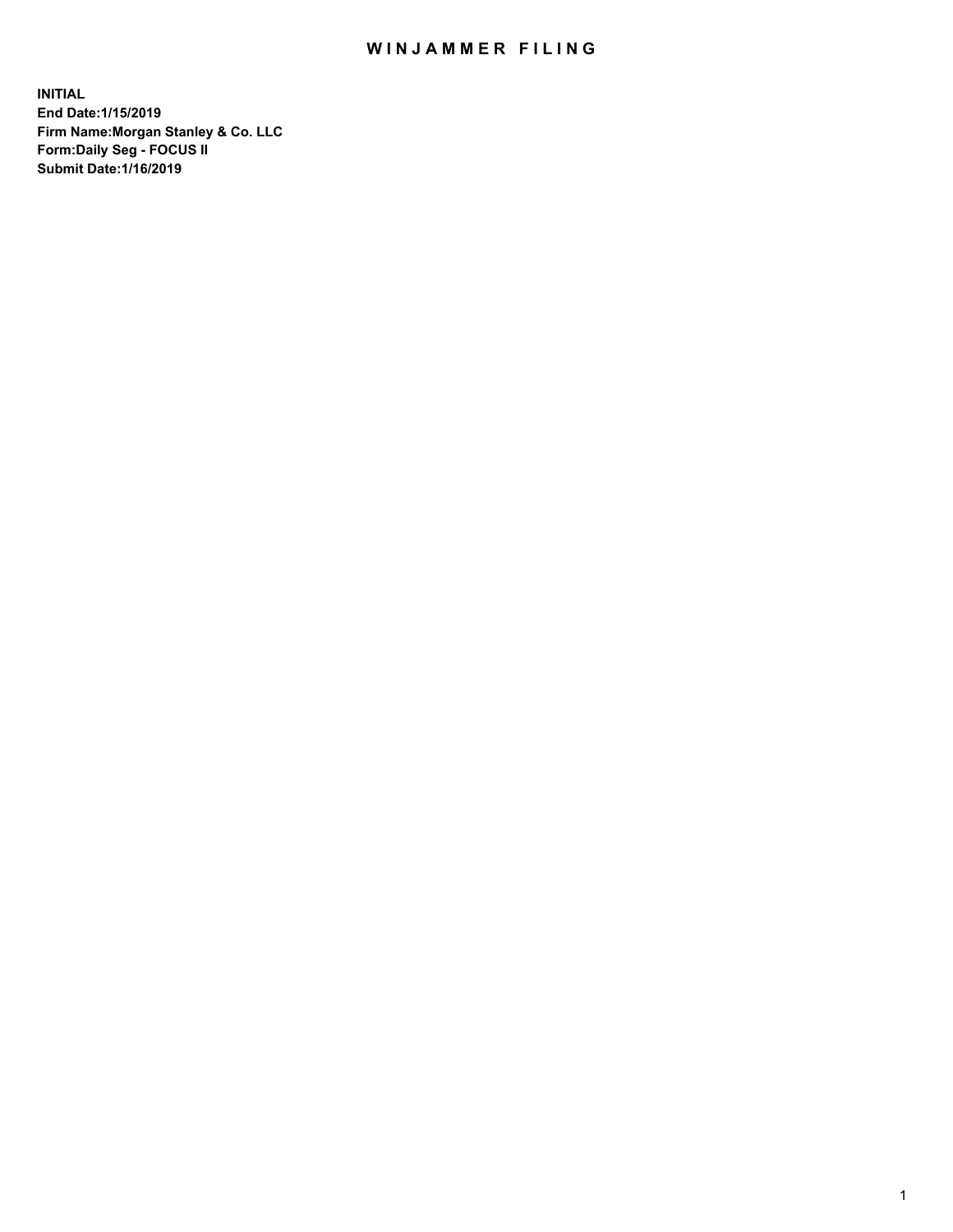**INITIAL End Date:1/15/2019 Firm Name:Morgan Stanley & Co. LLC Form:Daily Seg - FOCUS II Submit Date:1/16/2019 Daily Segregation - Cover Page**

| Name of Company                                                                   | Morgan Stanley & Co. LLC     |
|-----------------------------------------------------------------------------------|------------------------------|
| <b>Contact Name</b>                                                               | <b>Ikram Shah</b>            |
| <b>Contact Phone Number</b>                                                       | 212-276-0963                 |
| <b>Contact Email Address</b>                                                      | Ikram.shah@morganstanley.com |
| FCM's Customer Segregated Funds Residual Interest Target (choose one):            |                              |
| a. Minimum dollar amount: ; or                                                    | 280,000,000                  |
| b. Minimum percentage of customer segregated funds required:% ; or                | <u>0</u>                     |
| c. Dollar amount range between: and; or                                           | <u>0 0</u>                   |
| d. Percentage range of customer segregated funds required between: % and %.       | 0 Q                          |
| FCM's Customer Secured Amount Funds Residual Interest Target (choose one):        |                              |
| a. Minimum dollar amount: ; or                                                    | 140,000,000                  |
| b. Minimum percentage of customer secured funds required:%; or                    | <u>0</u>                     |
| c. Dollar amount range between: and; or                                           | 0 <sub>0</sub>               |
| d. Percentage range of customer secured funds required between:% and%.            | 0 <sub>0</sub>               |
| FCM's Cleared Swaps Customer Collateral Residual Interest Target (choose one):    |                              |
| a. Minimum dollar amount: ; or                                                    | 92,000,000                   |
| b. Minimum percentage of cleared swaps customer collateral required:% ; or        | <u>0</u>                     |
| c. Dollar amount range between: and; or                                           | 0 Q                          |
| d. Percentage range of cleared swaps customer collateral required between:% and%. | 00                           |

Attach supporting documents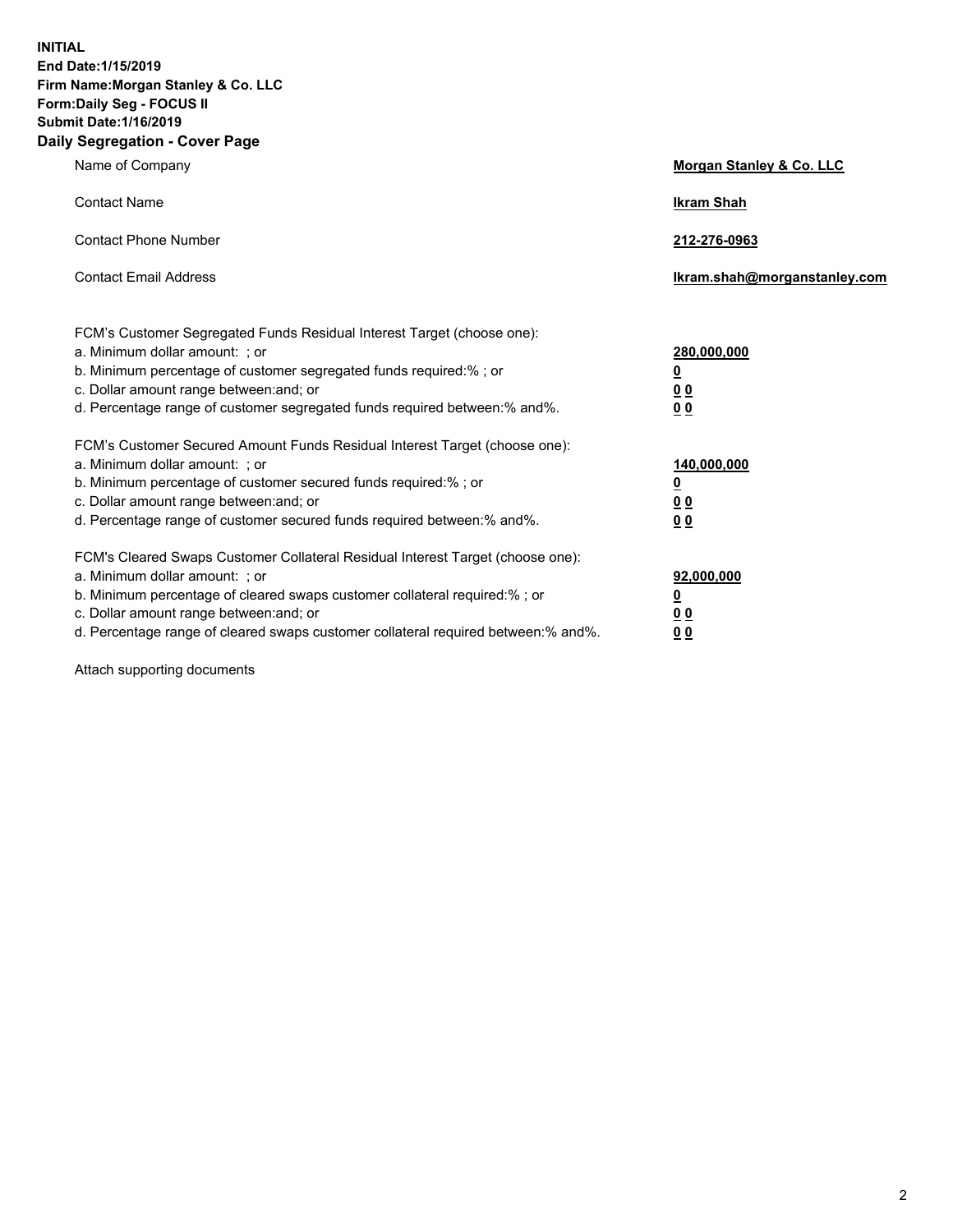## **INITIAL End Date:1/15/2019 Firm Name:Morgan Stanley & Co. LLC Form:Daily Seg - FOCUS II Submit Date:1/16/2019**

## **Daily Segregation - Secured Amounts**

Foreign Futures and Foreign Options Secured Amounts Amount required to be set aside pursuant to law, rule or regulation of a foreign government or a rule of a self-regulatory organization authorized thereunder

- 1. Net ledger balance Foreign Futures and Foreign Option Trading All Customers A. Cash **3,563,469,496** [7315]
	- B. Securities (at market) **2,096,409,200** [7317]
- 2. Net unrealized profit (loss) in open futures contracts traded on a foreign board of trade **-461,989,567** [7325]
- 3. Exchange traded options
	- a. Market value of open option contracts purchased on a foreign board of trade **5,054,810** [7335]
	- b. Market value of open contracts granted (sold) on a foreign board of trade **-4,234,086** [7337]
- 4. Net equity (deficit) (add lines 1. 2. and 3.) **5,198,709,853** [7345]
- 5. Account liquidating to a deficit and account with a debit balances gross amount **162,457,454** [7351] Less: amount offset by customer owned securities **-161,174,431** [7352] **1,283,023**
- 6. Amount required to be set aside as the secured amount Net Liquidating Equity Method (add lines 4 and 5)
- 7. Greater of amount required to be set aside pursuant to foreign jurisdiction (above) or line 6.

## FUNDS DEPOSITED IN SEPARATE REGULATION 30.7 ACCOUNTS

- 1. Cash in banks
	- A. Banks located in the United States **276,850,027** [7500]
	- B. Other banks qualified under Regulation 30.7 **1,007,899,555** [7520] **1,284,749,582**
- 2. Securities
	- A. In safekeeping with banks located in the United States **175,040,978** [7540]
	- B. In safekeeping with other banks qualified under Regulation 30.7 **0** [7560] **175,040,978** [7570]
- 3. Equities with registered futures commission merchants
	-
	- B. Securities **0** [7590]
	- C. Unrealized gain (loss) on open futures contracts **33,264** [7600]
	- D. Value of long option contracts **0** [7610]
- E. Value of short option contracts **0** [7615] **6,645,766** [7620]
- 4. Amounts held by clearing organizations of foreign boards of trade
	- A. Cash **0** [7640]
	- B. Securities **0** [7650]
	- C. Amount due to (from) clearing organization daily variation **0** [7660]
	- D. Value of long option contracts **0** [7670]
	- E. Value of short option contracts **0** [7675] **0** [7680]
- 5. Amounts held by members of foreign boards of trade
	-
	-
	- C. Unrealized gain (loss) on open futures contracts **-462,022,832** [7720]
	- D. Value of long option contracts **5,054,810** [7730]
	- E. Value of short option contracts **-4,234,086** [7735] **3,967,716,905**
- 6. Amounts with other depositories designated by a foreign board of trade **0** [7760]
- 7. Segregated funds on hand **0** [7765]
- 8. Total funds in separate section 30.7 accounts **5,434,153,231** [7770]
- 9. Excess (deficiency) Set Aside for Secured Amount (subtract line 7 Secured Statement Page 1 from Line 8)
- 10. Management Target Amount for Excess funds in separate section 30.7 accounts **140,000,000** [7780]
- 11. Excess (deficiency) funds in separate 30.7 accounts over (under) Management Target **94,160,355** [7785]

**0** [7305]

[7354] **5,199,992,876** [7355]

**5,199,992,876** [7360]

[7530]

A. Cash **6,612,502** [7580]

 A. Cash **2,507,550,790** [7700] B. Securities **1,921,368,223** [7710] [7740] **234,160,355** [7380]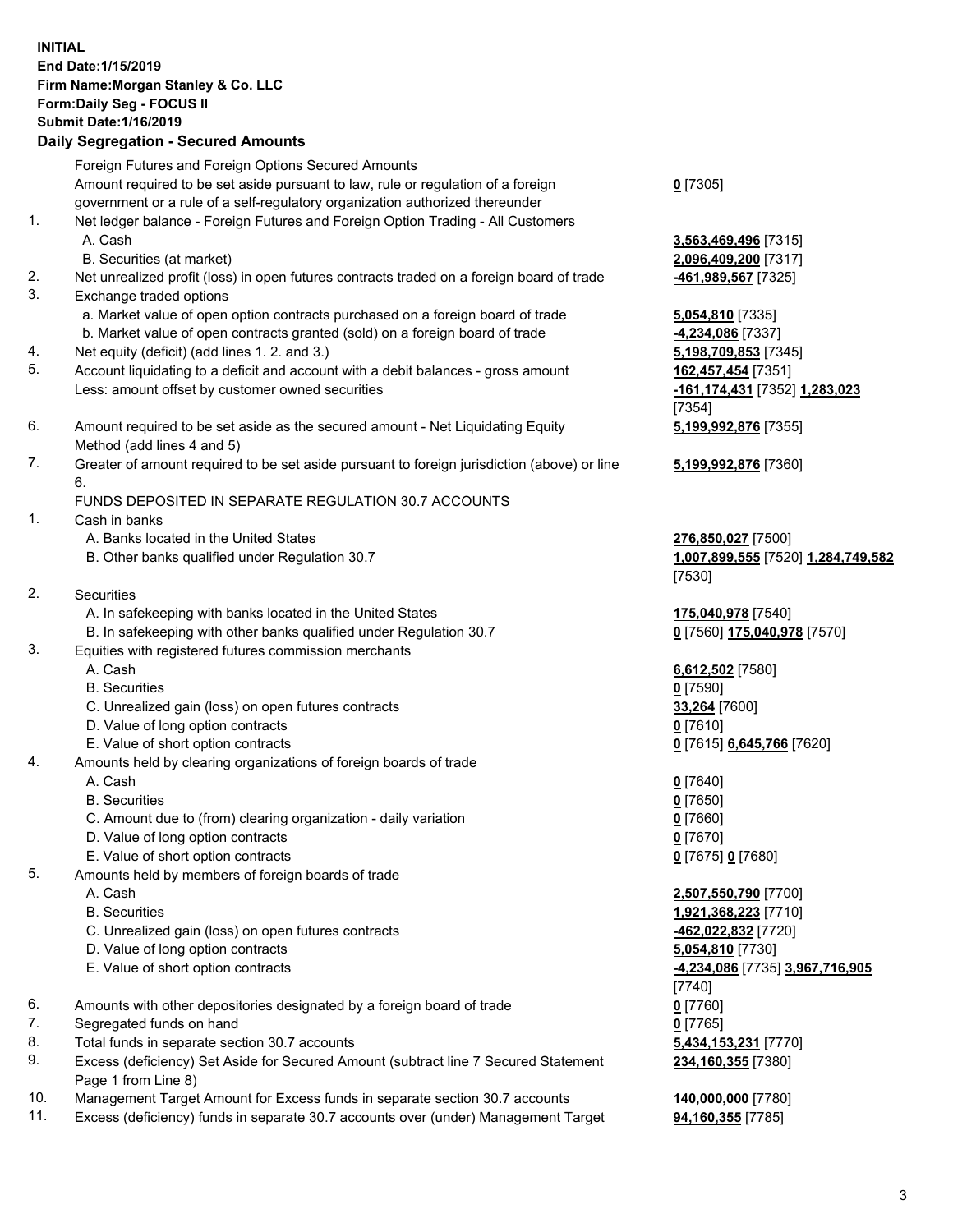**INITIAL End Date:1/15/2019 Firm Name:Morgan Stanley & Co. LLC Form:Daily Seg - FOCUS II Submit Date:1/16/2019 Daily Segregation - Segregation Statement** SEGREGATION REQUIREMENTS(Section 4d(2) of the CEAct) 1. Net ledger balance A. Cash **7,953,966,538** [7010] B. Securities (at market) **6,204,022,360** [7020] 2. Net unrealized profit (loss) in open futures contracts traded on a contract market **2,597,220,631** [7030] 3. Exchange traded options A. Add market value of open option contracts purchased on a contract market **269,297,253** [7032] B. Deduct market value of open option contracts granted (sold) on a contract market **-341,295,940** [7033] 4. Net equity (deficit) (add lines 1, 2 and 3) **16,683,210,842** [7040] 5. Accounts liquidating to a deficit and accounts with debit balances - gross amount **258,044,200** [7045] Less: amount offset by customer securities **-256,607,296** [7047] **1,436,904** [7050] 6. Amount required to be segregated (add lines 4 and 5) **16,684,647,746** [7060] FUNDS IN SEGREGATED ACCOUNTS 7. Deposited in segregated funds bank accounts A. Cash **4,534,323,352** [7070] B. Securities representing investments of customers' funds (at market) **0** [7080] C. Securities held for particular customers or option customers in lieu of cash (at market) **523,634,642** [7090] 8. Margins on deposit with derivatives clearing organizations of contract markets A. Cash **6,258,700,484** [7100] B. Securities representing investments of customers' funds (at market) **0** [7110] C. Securities held for particular customers or option customers in lieu of cash (at market) **5,680,387,718** [7120] 9. Net settlement from (to) derivatives clearing organizations of contract markets **82,148,629** [7130] 10. Exchange traded options A. Value of open long option contracts **269,297,253** [7132] B. Value of open short option contracts **-341,295,940** [7133] 11. Net equities with other FCMs A. Net liquidating equity **8,714,172** [7140] B. Securities representing investments of customers' funds (at market) **0** [7160] C. Securities held for particular customers or option customers in lieu of cash (at market) **0** [7170] 12. Segregated funds on hand **0** [7150] 13. Total amount in segregation (add lines 7 through 12) **17,015,910,310** [7180] 14. Excess (deficiency) funds in segregation (subtract line 6 from line 13) **331,262,564** [7190]

- 15. Management Target Amount for Excess funds in segregation **280,000,000** [7194]
- 16. Excess (deficiency) funds in segregation over (under) Management Target Amount Excess

**51,262,564** [7198]